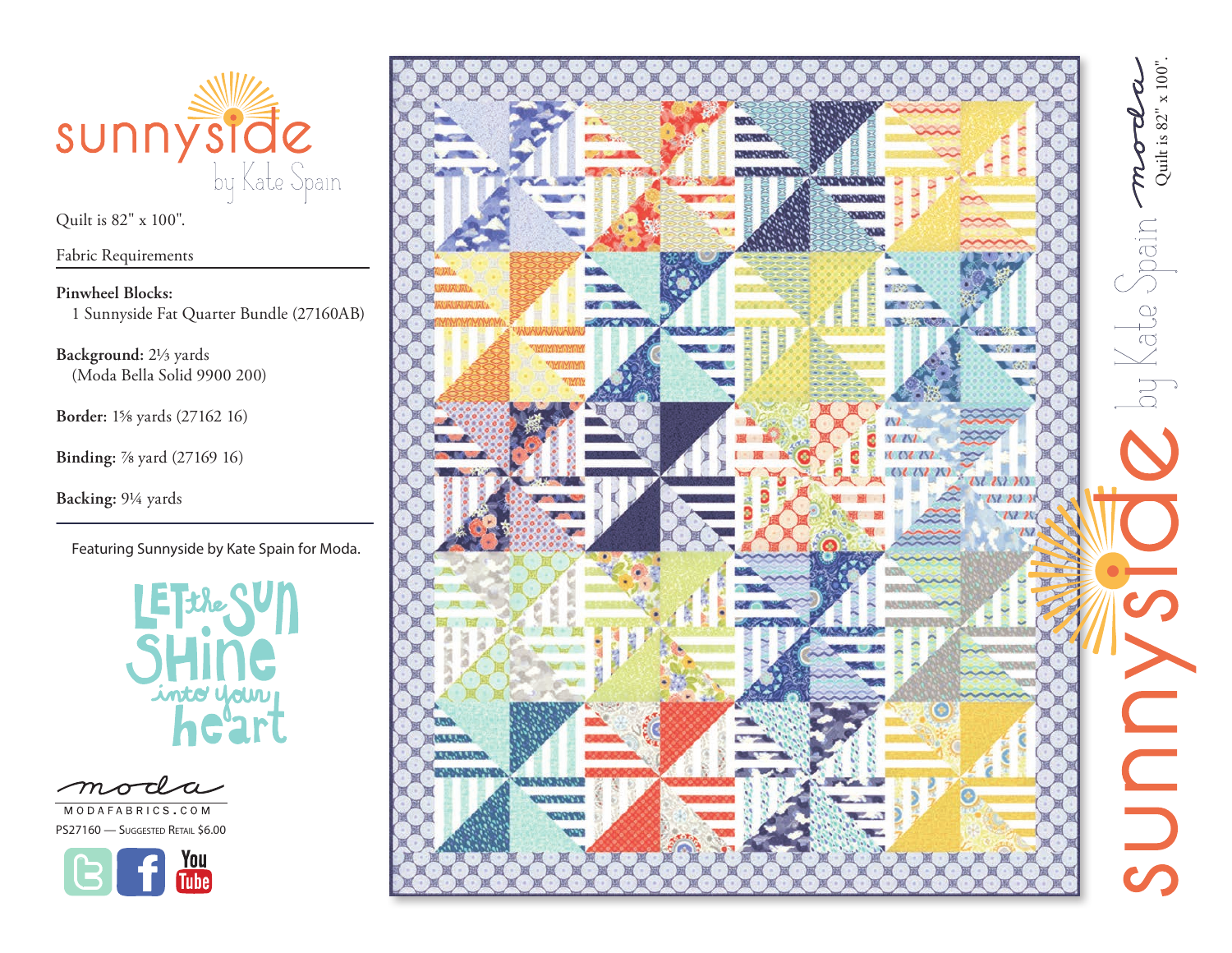- 3 **Add the borders** (A) Sew the 2-5½" x 90½" border strips to the sides of the quilt. Press away from the quilt center.
	- (B) Sew the 2-5½" x 82½" border strips to the top and the bottom. Press away from the quilt center.



51/2" x 821/2"

4 Layer, quilt as desired and bind. ENJOY! moda



Quilt is 82" x 100".

**Cutting** 

## **Blocks**

**Half Square Triangle Unit A:**  From EACH of 20-fat quarters (18" x 22") cut: 1-10" x 22" strip From each strip, cut 1-10" square,  $2-10$ " x  $1\frac{3}{4}$ " strips,  $3-10$ " x  $1\frac{1}{2}$ " strips

## **Half Square Triangle Unit B:**

From EACH of 20-fat quarters (18" x 22") cut: 1-10" x 22" strip From each strip, cut  $1-10$ " square,  $4-10$ " x  $1\frac{1}{2}$ " strips

**Background:** 7-10" x with of fabric strips From the strips, cut 40-10" x 13/4" and 140-10" x 11/2"

# **Border:**

9-51/2" x width of fabric strips Sew the strips end to end. From this long strip, cut 2-51/2" x 901/2" and 2-51/2" x 821/2"

## **Binding:**

10-21/2" x width of fabric strips Sew the strips end to end to make the binding.

moda